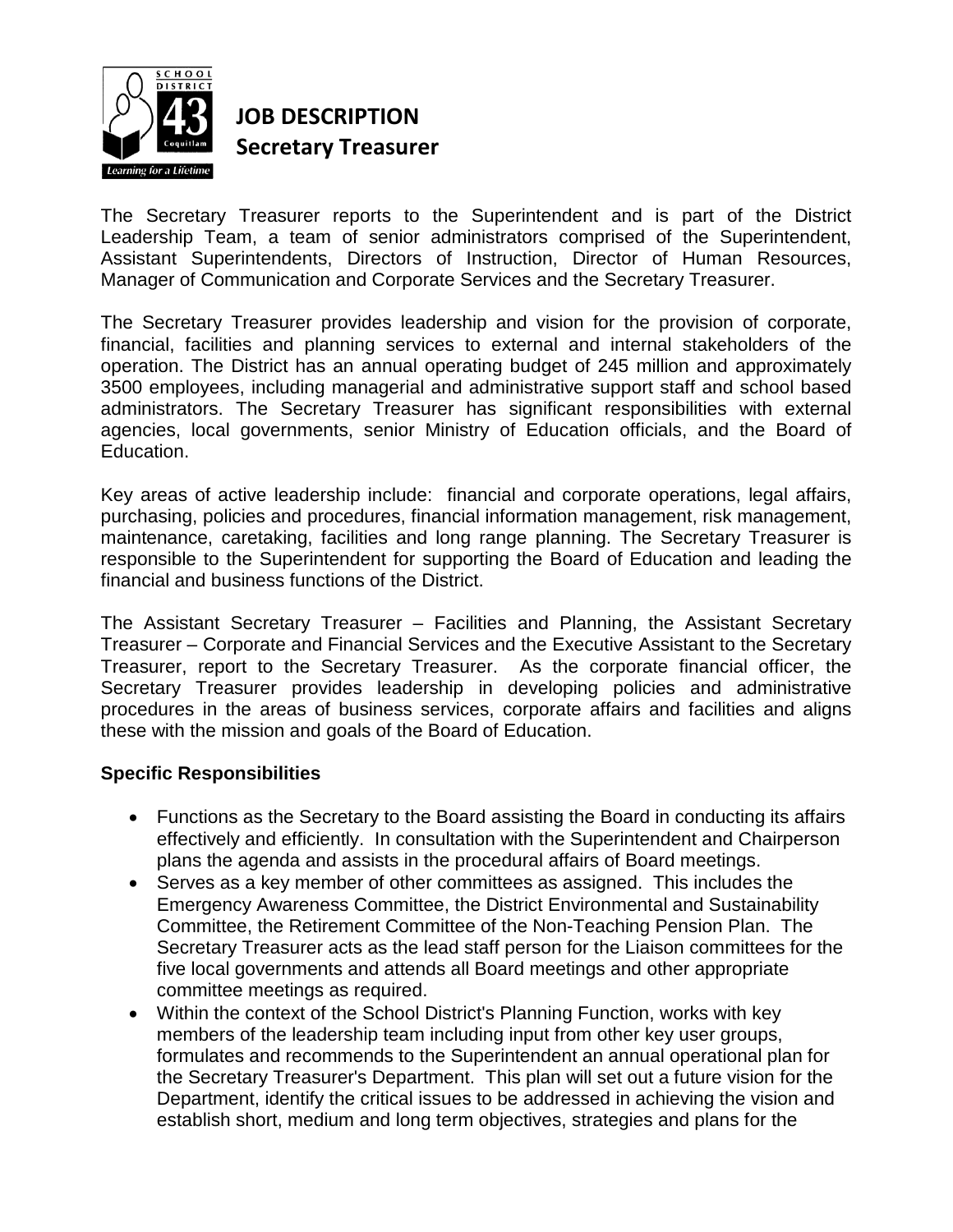Department. The plan will clearly articulate the service orientation of the Department and be focused on supporting the achievement of the District's student achievement agenda.

- Develops and maintains a strong team that is accountable for the day-to-day management of the District's business functions and ensures that all activities are consistent with the mission, philosophy and goals of the School District. In so doing, will take a proactive approach to succession planning by identifying key members of the team and accelerating the development of this talent through selective job experiences and other activities.
- Ensures that the District has appropriate financial policies and procedures that are consistent with the needs of the School District and regulatory reporting and conform to rules and regulations as set out in the School Act and other related legislation.
- Provides reports on the financial operation of the School District in a timely and relevant fashion. Included in such reports are financial statements, costing and analysis and any specific analysis or reports required by the Superintendent and/or the Board of Education.
- Reviews financial reporting systems on a regular basis to ensure that the District Leadership Team and the Board of Education receives financial and statistical information in a format which assists them in making effective management decisions.
- Responsible for ensuring all reports and information from the business/finance area required by the Ministry of Education and Ministry of Finance are filed in an accurate and timely fashion.
- Through the Assistant Secretary Treasurer Corporate and Financial Services, ensures the ongoing development and maintenance of an accounting system which systematically and accurately records and reports all financial transactions of the School District.
- Oversees the establishment and maintenance of appropriate internal controls to protect the School District's resources and assets to ensure accuracy and reliability of information. Ensures operational audits are performed from time to time to test the system.
- Ensures that the external auditors control memorandum recommendations are reviewed by the Board of Education and changes relevant to the recommendations are implemented.
- Through the Assistant Secretary Treasurer Facilities and Planning, ensures the coordination and preparation of the operating budget, capital budget and Annual Capital Plan for the District.
- Ensures the ongoing development of budgeting systems which ensures participation, ownership and accountability throughout all levels of the School District.
- Keeps the Superintendent and the Board apprised of potential problem areas and recommends corrective action on fiscal, facilities, business, and corporate legal matters.
- Approves all capital funding requests to the Ministry.
- Ensures all insurable risks are covered by insurance at an appropriate level.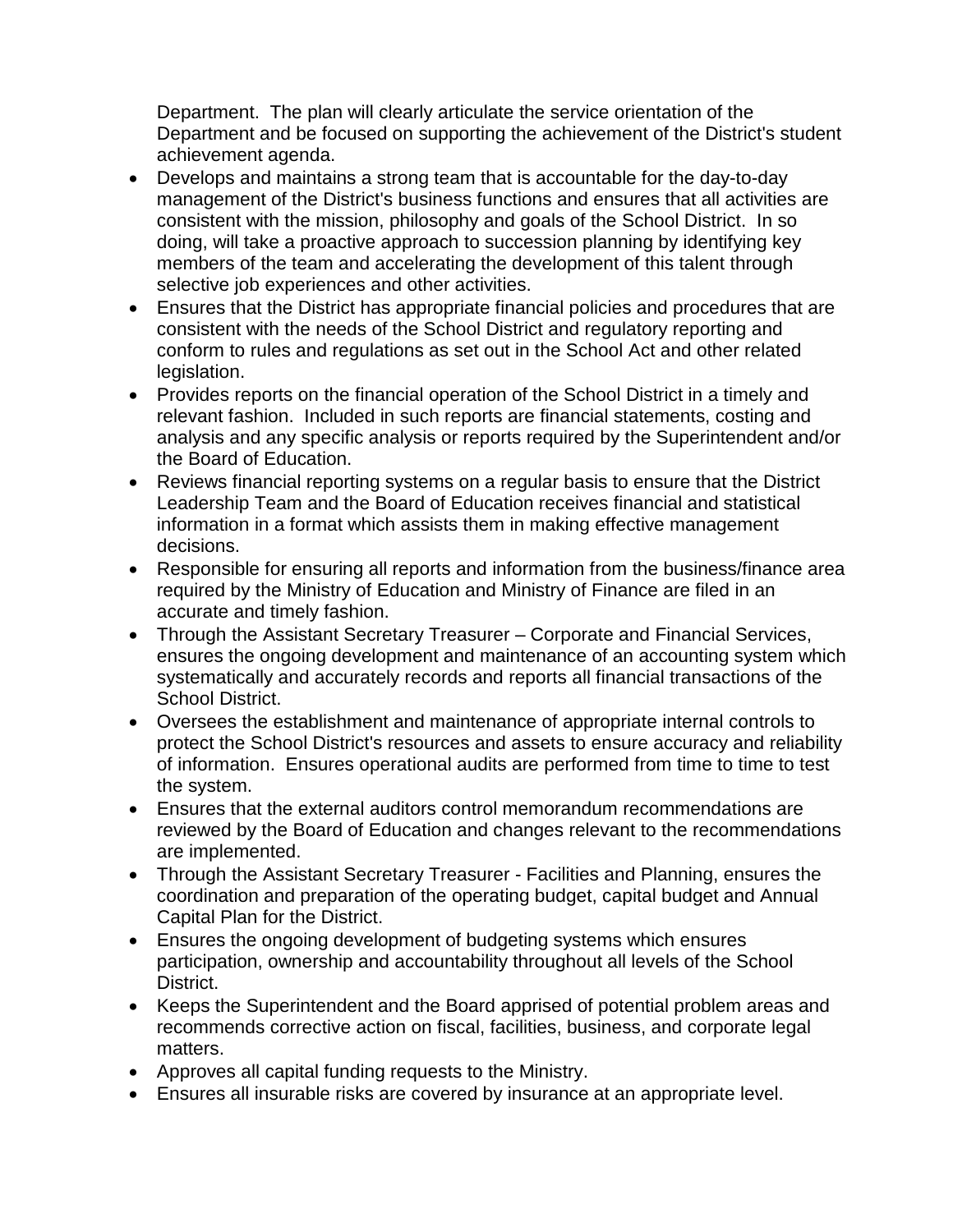- Ensures compliance with legal requirements imposed by the School Act and other related legislation regarding district and Board related matters as they relate to their roles as trustees.
- Reviews and approves legal contracts for compliance with the legal requirements in capacity as signing authority for the district.
- Prepares contracts on various matters and engages legal counsel as required and is responsible for contract administration at district level.
- Supports the Director of Human Resources in the area of labour relations as needed including the negotiation and administration of collective agreements.
- Ensures that effective and efficient purchasing policies and practices are established and implemented according to Board and Ministry policies through the Assistant Secretary Treasurer – Corporate and Financial Services.
- As a member of the District Leadership Team, is responsible for the development of strong relationships with all the functional areas of the District including school principals, teachers, union representatives, DPAC, consultants and others.
- Develops and maintains effective relationships with senior officials of the Ministry of Education, Ministry of Finance, municipalities, Members of the Legislative Assembly and the media, other school districts and the B.C. Association of School Business Officials by focusing on political influences and recognizing and understanding special interest dynamics.
- Keeps informed of developments in financial, information systems and education management and identifies new and innovative approaches that could be implemented at the School District.
- Supervises the acquisition, development and disposition of district properties.
- Develops business cases that are aligned to meet Board goals and objectives.

## **Contacts and Communication**

- Communication requires regular use of highly developed analytical and leadership skills in dealing with a variety of internal and external stakeholder groups and across a number of functional areas.
- Continuous contact with the Board of Education, District Leadership team, CUPE executive, CTA executive, Principals, Senior Officials for Ministry of Education and other ministries, five Local Governments, District Parent Advisory Council and Members of the Legislative Assembly.

## **Required Knowledge, Education and Experience**

- A Bachelor's degree, preferably in business administration plus a professional accounting designation, or educational equivalency.
- A Master's degree is preferred
- A minimum of five years' experience in a senior leadership capacity in a complex financial setting with multiple unions preferably in a public sector environment.
- Demonstrated leadership in the area of financial administration and capital project administration.